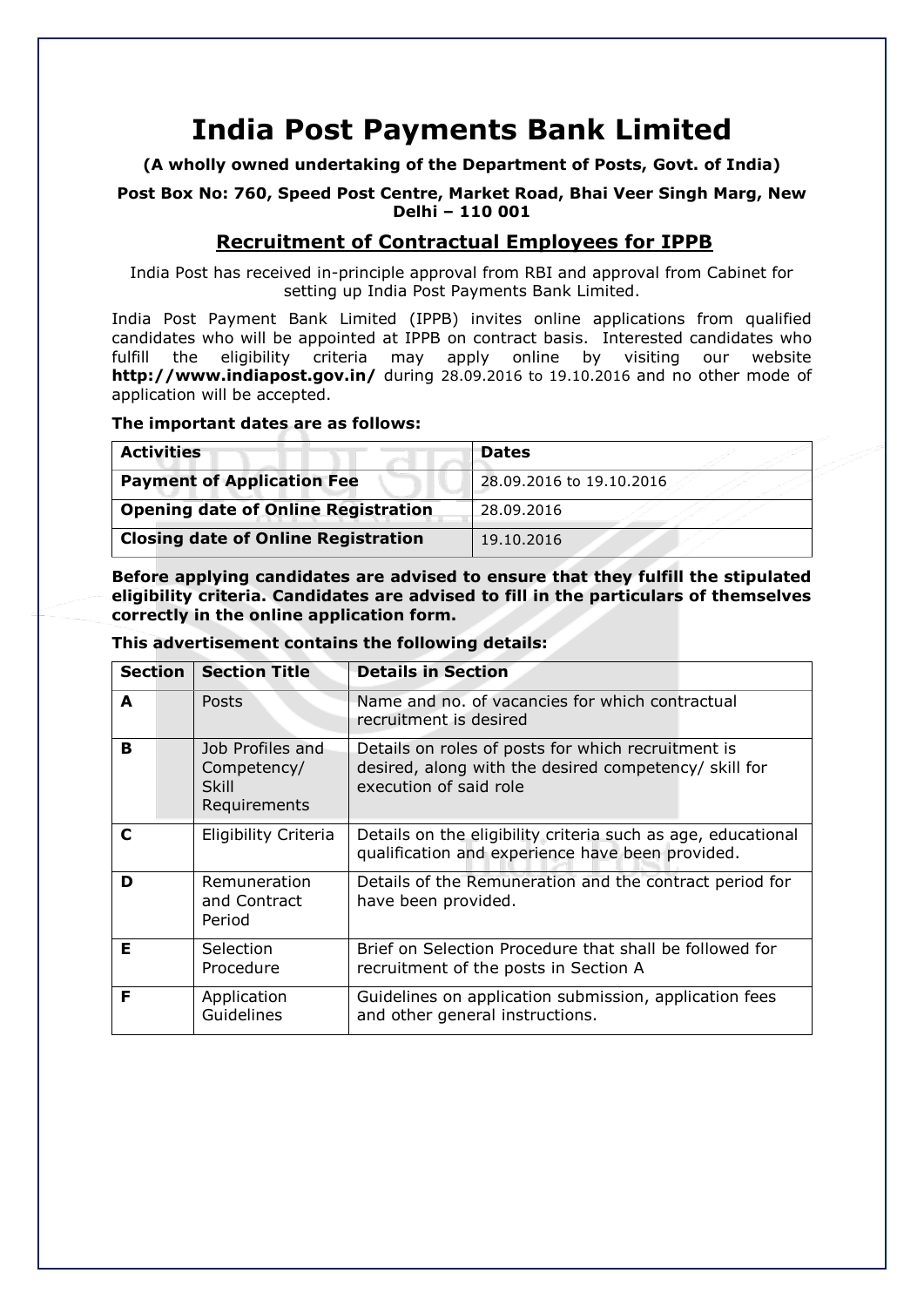## **A. POSTS**

| #                       | <b>Function</b>        | <b>Post</b>                                             | <b>Vacancies</b> |
|-------------------------|------------------------|---------------------------------------------------------|------------------|
| 1                       | Technology             | AGM (Enterprise/ Integration Architect)                 |                  |
| $\overline{\mathbf{z}}$ | Technology             | Chief Manager (Banking & Payment<br>Solution Architect) |                  |
| 3                       | Technology             | Chief Manager (Digital Technology<br>Innovation)        |                  |
| 4                       | Technology             | Chief Manager (Security Architect)                      |                  |
| 5                       | Technology             | Chief Manager (IT Project Management)                   |                  |
| 6                       | Product                | Chief Manager (Product and Digital<br>Innovation)       |                  |
| 7                       | Risk and<br>Compliance | Chief Manager (Fraud Monitoring)                        | $\overline{2}$   |
| 8                       | Corporate              | Company Secretary                                       |                  |
|                         |                        |                                                         |                  |

## **B. JOB PROFILES AND COMPETENCY/SKILL REQUIREMENT**

Job Profiles of the Posts in Section A and the required competency and skills are as follows

| #                       | <b>Function</b> | <b>Post</b>                                                   | <b>Job Profile</b>                                                                                                                                                                                                                                                                                                                                                                                                                                                                                                                                                                                                                                                                                                                                                                                                                                                                                                           |
|-------------------------|-----------------|---------------------------------------------------------------|------------------------------------------------------------------------------------------------------------------------------------------------------------------------------------------------------------------------------------------------------------------------------------------------------------------------------------------------------------------------------------------------------------------------------------------------------------------------------------------------------------------------------------------------------------------------------------------------------------------------------------------------------------------------------------------------------------------------------------------------------------------------------------------------------------------------------------------------------------------------------------------------------------------------------|
| $\mathbf{1}$            | Technology      | AGM (Enterprise/<br>Integration<br>Architect)                 | Ensure alignment of IT Strategy and planning with<br>1.<br>company's business goals.<br>Optimize information management through an<br>2.<br>understanding of evolving business needs and<br>technology capabilities.<br>Design and drive the strategy for the company's IT<br>3.<br>systems.<br>Work with the program management team to<br>4.<br>understand the integration aspects as proposed by<br>the vendor.<br>5. Validate the system integration plan created<br>together with the Solution Architect, head Program<br>Manager and Product teams.<br>Manage the execution of technical integration<br>6.<br>points between various parties including the group<br>entities and third parties.                                                                                                                                                                                                                        |
| $\overline{\mathbf{2}}$ | Technology      | Chief Manager<br>(Banking &<br>Payment Solution<br>Architect) | Translate business requirements into technical<br>1.<br>solution designs, which may include contextual,<br>conceptual, and logical and physical views of the<br>architecture.<br>2.<br>Pro-actively provide design leadership and guidance<br>to projects, 3rd party partners and infrastructure<br>domains in their planning and project development<br>lifecycle.<br>3.<br>Liaise with the relevant business and external<br>suppliers to assist the project manager in the<br>delivery and integration of the components<br>(application, infrastructure, data and security).<br>Provide initial costs, resource estimates, timelines,<br>4.<br>plans and assumptions, using standard project<br>processes and contribute to feasibility studies,<br>concepts and business cases<br>Provide expert solution advice, and where<br>5.<br>appropriate, contribute to the shaping of<br>commercial / contractual arrangements |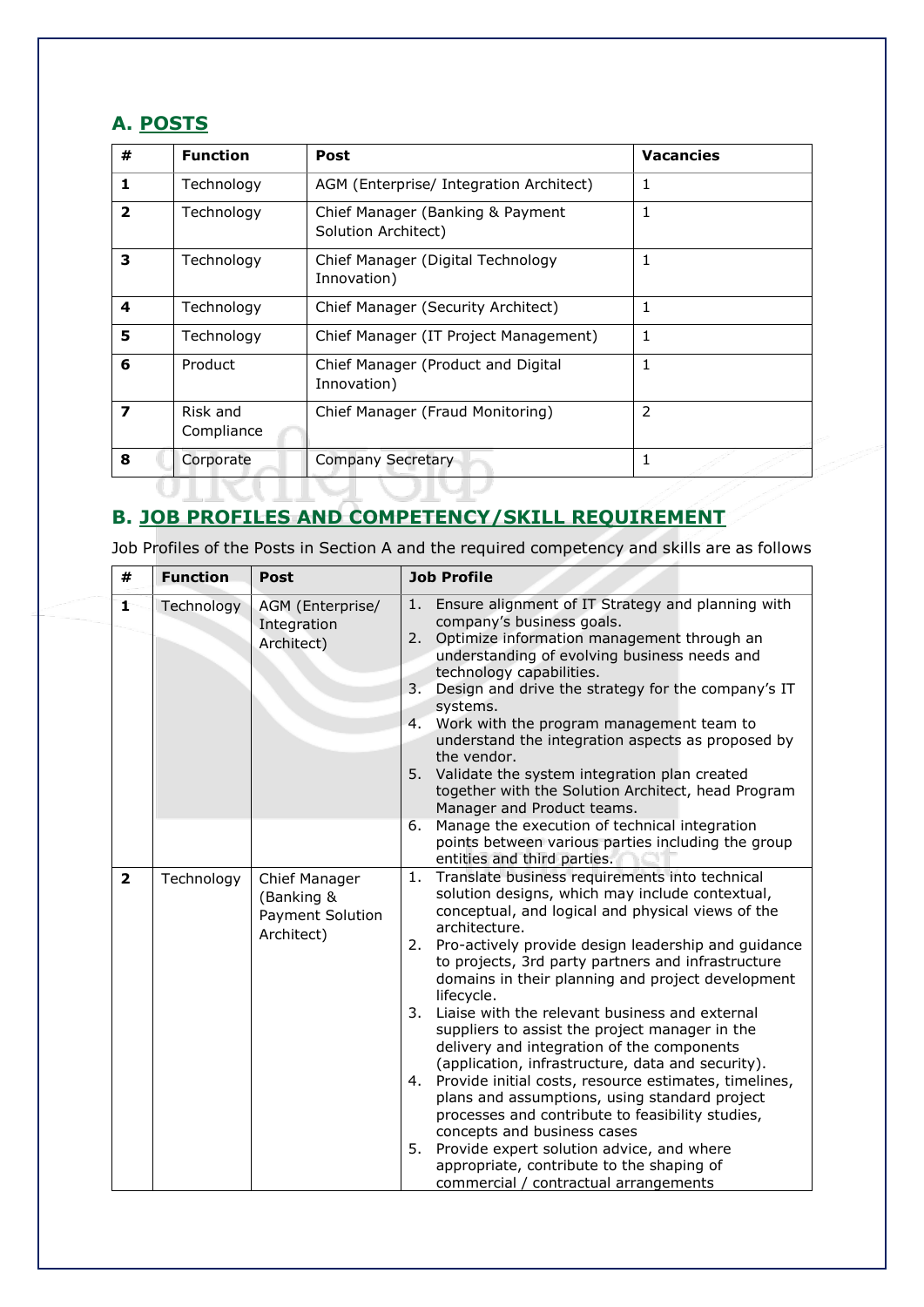| # | <b>Function</b> | Post                                                   | <b>Job Profile</b>                                                                                                                                                                                                                                                                                                                                                                                                                                                                                                                                                                                                                                                                                                                                                                                                                                                                                                                                                                                                                                                                                                                                                                                                                                                                                                                             |
|---|-----------------|--------------------------------------------------------|------------------------------------------------------------------------------------------------------------------------------------------------------------------------------------------------------------------------------------------------------------------------------------------------------------------------------------------------------------------------------------------------------------------------------------------------------------------------------------------------------------------------------------------------------------------------------------------------------------------------------------------------------------------------------------------------------------------------------------------------------------------------------------------------------------------------------------------------------------------------------------------------------------------------------------------------------------------------------------------------------------------------------------------------------------------------------------------------------------------------------------------------------------------------------------------------------------------------------------------------------------------------------------------------------------------------------------------------|
| 3 | Technology      | Chief Manager<br>(Digital<br>Technology<br>Innovation) | Responsible for delivering high class and cost<br>1.<br>effective digital channel technology platform with<br>high class digital customer experience for Key<br>consumer, small business, and middle market<br>banking clients across the Payment Bank.<br>Build meaningful and sustainable relationships with<br>2.<br>business teams to optimize Web and Mobile<br>Channels.<br>3.<br>Responsible for Digital, Mobile, Social & New Media<br>IT Strategy and Business Innovations.<br>Define the Digital technology strategy to support<br>4.<br>the business, informed by the business strategy,<br>market trends, and the competitive landscape<br>5.<br>Lead the execution and delivery of new digital<br>initiatives as well as providing operational support<br>for solutions                                                                                                                                                                                                                                                                                                                                                                                                                                                                                                                                                           |
| 4 | Technology      | Chief Manager<br>(Security<br>Architect)               | Determine security requirements by evaluating<br>1.<br>business strategies and requirements; researching<br>information security standards; conducting system<br>security and vulnerability analyses and risk<br>assessments; studying architecture/platform;<br>identifying integration issues; preparing cost<br>estimates.<br>2.<br>Plan security systems by evaluating network and<br>security technologies; developing requirements for<br>local area networks (LANs), wide area networks<br>(WANs), virtual private networks (VPNs), routers,<br>firewalls, and related security and network devices;<br>designs public key infrastructures (PKIs), including<br>use of certification authorities (CAs) and digital<br>signatures as well as hardware and software;<br>adhering to industry standards.<br>3.<br>Implement security systems by specifying intrusion<br>detection methodologies and equipment; directing<br>equipment and software installation and calibration;<br>preparing preventive and reactive measures;<br>creating, transmitting, and maintaining keys;<br>providing technical support; completing<br>documentation.<br>4.<br>Verify security systems by developing and<br>implementing test scripts.<br>5. Upgrade security systems by monitoring security<br>environment; identifying security gaps; evaluating |
| 5 | Technology      | Chief Manager (IT<br>Project<br>Management)            | and implementing enhancements.<br>Develop a detailed project plan to monitor and<br>1.<br>track progress.<br>Manage changes to the project scope, project<br>2.<br>schedule, and project costs using appropriate<br>verification techniques.<br>Assist in the definition of project scope and<br>3.<br>objectives, involving all relevant stakeholders and<br>ensuring technical feasibility.<br>Ensure that all projects are delivered on-time,<br>4.<br>within scope and within budget.<br>Establish and maintain relationships with third<br>5.<br>parties/vendors.                                                                                                                                                                                                                                                                                                                                                                                                                                                                                                                                                                                                                                                                                                                                                                         |
| 6 | Product         | Chief Manager<br>(Product and<br>Digital Innovation)   | Envisage innovative products which can disrupt the<br>1.<br>existing value chain.<br>Develop and execute digital payment product<br>2.<br>strategies to differentiate IPPB offerings so as to                                                                                                                                                                                                                                                                                                                                                                                                                                                                                                                                                                                                                                                                                                                                                                                                                                                                                                                                                                                                                                                                                                                                                  |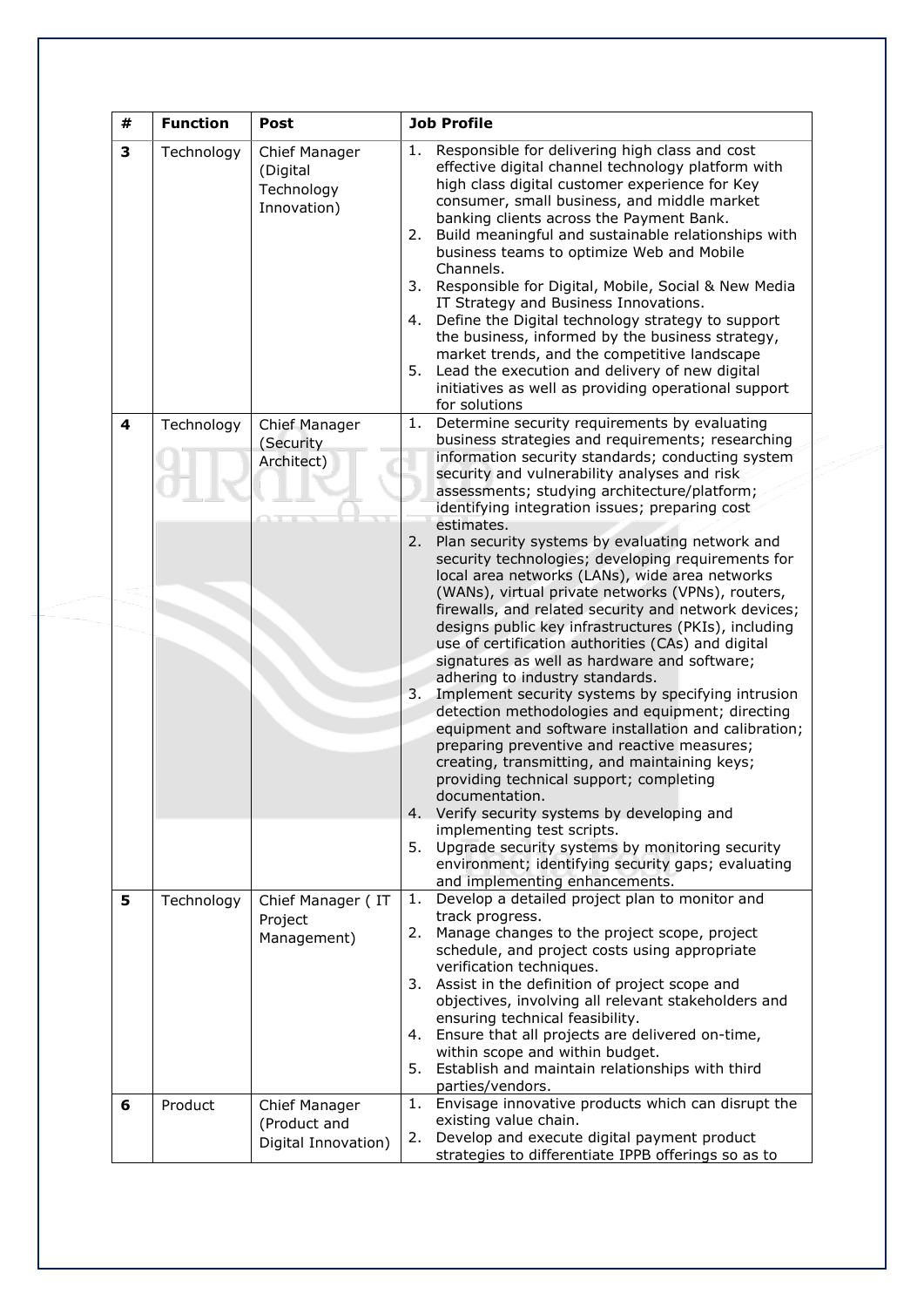| #                       | <b>Function</b>        | <b>Post</b>                                |                                                    | <b>Job Profile</b>                                                                                                                                                                                                                                                                                                                                                                                                                                                                                                                                                                                                                                                                                                                                                                                                                                                                                                                                                                                                                                                                                                                                                                                                                                                                                                                                                                                                                                                                                                                                                               |
|-------------------------|------------------------|--------------------------------------------|----------------------------------------------------|----------------------------------------------------------------------------------------------------------------------------------------------------------------------------------------------------------------------------------------------------------------------------------------------------------------------------------------------------------------------------------------------------------------------------------------------------------------------------------------------------------------------------------------------------------------------------------------------------------------------------------------------------------------------------------------------------------------------------------------------------------------------------------------------------------------------------------------------------------------------------------------------------------------------------------------------------------------------------------------------------------------------------------------------------------------------------------------------------------------------------------------------------------------------------------------------------------------------------------------------------------------------------------------------------------------------------------------------------------------------------------------------------------------------------------------------------------------------------------------------------------------------------------------------------------------------------------|
| $\overline{\mathbf{z}}$ | Risk and<br>Compliance | <b>Chief Manager</b><br>(Fraud Monitoring) | 4.<br>5.<br>6.<br>7.<br>1.<br>2.<br>3.<br>7.<br>8. | directly influence brand decisions and customer<br>loyalty<br>3. Work with technology vendors for design,<br>development and testing of digital products<br>Identify strategic business-building opportunities in<br>products and services that can be offered,<br>developed and implemented to customers<br>Ensure quality deployment and implementations.<br>Assume overall end-to-end management<br>responsibilities for quality assurance<br>Direct the successful deployment of the digital<br>products including digital wallets, applications, and<br>net banking.<br>Build/manage/influence key relationships, from<br>executives to cross functional/organizational work<br>teams<br>8. Effectively engage Brand Communications,<br>Operations and Sales teams to support the launch<br>of new products, features and functionality with the<br>aim of providing maximum product value<br>proposition for customer acquisition<br>Support in development of required fraud<br>infrastructure and process to enable internal and<br>regulatory fraud reporting.<br>Develop detailed reports and dashboards of fraud<br>monitoring.<br>Co-ordinate with functions to make sure the fraud<br>control measures are in place.<br>4. Develop key performance indicators for various<br>functions.<br>5. Assist in monitoring of fraud risks related incidents.<br>6. Report Fraud management system alerts.<br>Coordinate with the cross functional teams for<br>closure of fraud alerts generated within the defined<br>SLA's.<br>Keep abreast with tools and technology for |
| 8                       | Corporate              | Company<br>Secretary                       | 1.                                                 | management of operational risk and fraud risk.<br>Responsible for providing to the directors of the<br>company, collectively and individually, such<br>guidance as they may require, with regard to their                                                                                                                                                                                                                                                                                                                                                                                                                                                                                                                                                                                                                                                                                                                                                                                                                                                                                                                                                                                                                                                                                                                                                                                                                                                                                                                                                                        |
|                         |                        |                                            | 3.                                                 | duties, responsibilities and powers<br>2. Facilitate the convening of meetings and attend<br>Board, committee and general meetings and<br>maintain the minutes of these meetings<br>Assist and advise the Board in ensuring good<br>corporate governance and in complying with the<br>corporate governance requirements and best                                                                                                                                                                                                                                                                                                                                                                                                                                                                                                                                                                                                                                                                                                                                                                                                                                                                                                                                                                                                                                                                                                                                                                                                                                                 |
|                         |                        |                                            |                                                    | practices<br>4. Responsible for ensuring compliance to provisions of<br>Companies Act.                                                                                                                                                                                                                                                                                                                                                                                                                                                                                                                                                                                                                                                                                                                                                                                                                                                                                                                                                                                                                                                                                                                                                                                                                                                                                                                                                                                                                                                                                           |

## **C. ELIGIBILITY CRITERIA**

## **1. NATIONALITY/ CITIZENSHIP**

A candidate must be either

- i. a citizen of India or
- ii. a subject of Nepal or
- iii. a subject of Bhutan or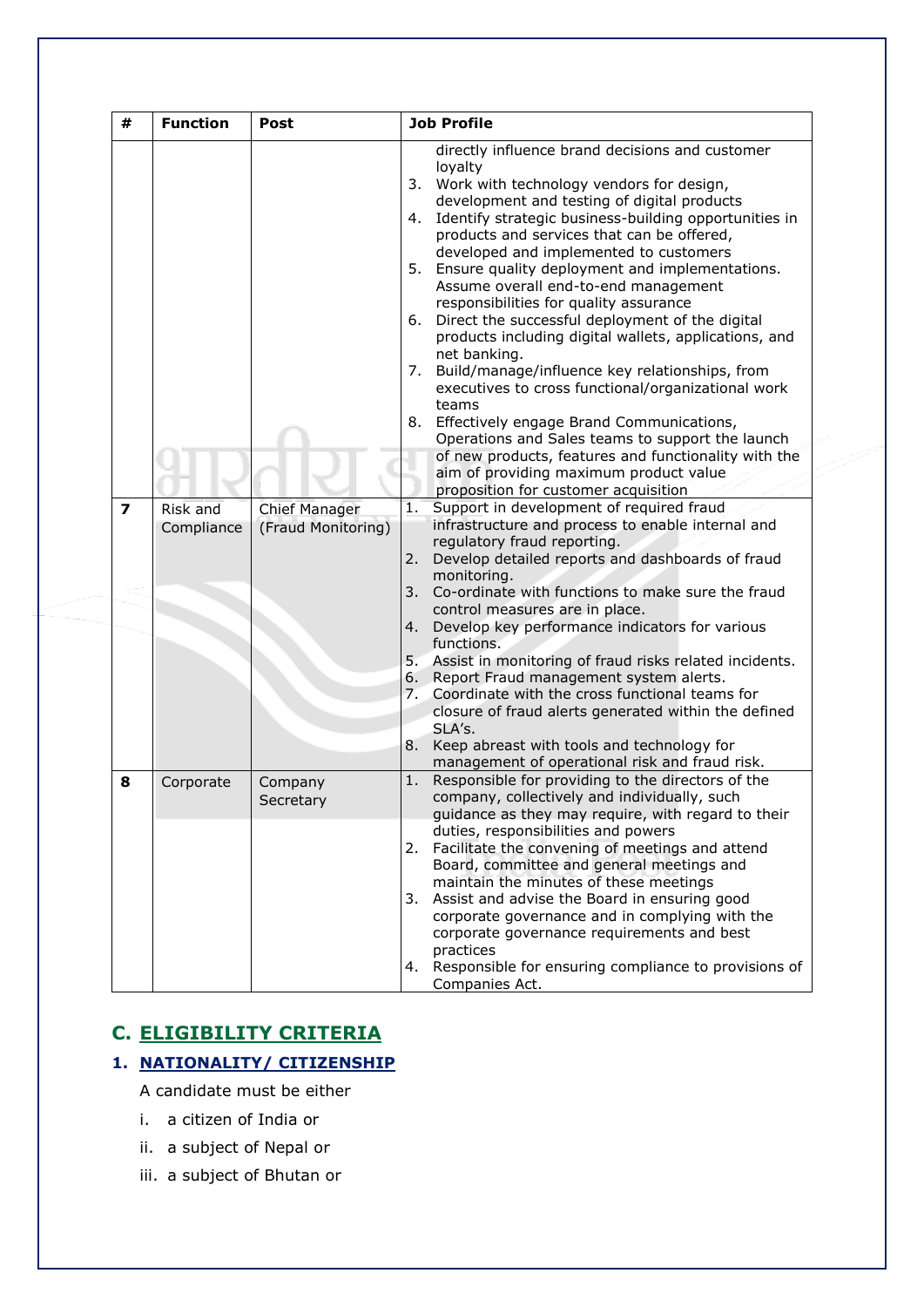- iv. a Tibetan refugee who came over to India before 1st January, 1962 with the intention of permanently settling in India or
- v. a person of Indian origin who has migrated from Pakistan, Burma, Sri Lanka, East African countries of Kenya, Uganda, the United Republic of Tanzania (formerly Tanganyika and Zanzibar), Zambia, Malawi, Zaire, Ethiopia and Vietnam with the intention of permanently settling in India

Provided that a candidate belonging to categories (ii), (iii), (iv) and (v) above shall be a person in whose favor a certificate of eligibility has been issued by the Government of India.

A candidate in whose case a certificate of eligibility is necessary may be admitted to the examination/ interview conducted by IPPB, may be provisionally selected, but on final selection, the offer of appointment may be given only after the necessary eligibility certificate has been issued to him by the Government of India.

Please note that the eligibility criteria specified herein are the basic criteria for applying for the post. Candidates must necessarily produce the relevant documents pertaining to category, nationality, age, educational qualifications etc. in original along with a photocopy thereof in support of their identity and eligibility as indicated in the online application form. Please note that no change of category will be permitted at any stage after registration of the online application and the result will be processed considering the category which has been indicated in the online application, subject to guidelines of the Government of India in this regard.

**Merely applying for / being shortlisted / appearing for the interview and/or subsequent processes do not imply that a candidate will necessarily be offered employment in IPPB. No request for considering the candidature under any category other than in which applied will be entertained.**

## **2. JOB SPECIFICATIONS**

The Age, Qualification and Experience as on 01.09.2016 for the Posts specified in Section A are prescribed as under:

| # | <b>Function</b> | <b>Post</b>            | <b>Job Specifications (Age, Minimum</b><br>Qualification and Experience as on<br>01.09.2016)                                                                                                                                             |
|---|-----------------|------------------------|------------------------------------------------------------------------------------------------------------------------------------------------------------------------------------------------------------------------------------------|
| 1 | Technology      | AGM (Enterprise/       | <b>Age Limit:</b>                                                                                                                                                                                                                        |
|   |                 | Integration Architect) | 32 to 50 years                                                                                                                                                                                                                           |
|   |                 |                        | <b>Note:</b> The candidate should be born not before<br>02.09.1966 and not later than 01.09.1984 (both<br>dates inclusive).                                                                                                              |
|   |                 |                        | <b>Minimum Educational Qualification:</b><br>B. Tech or equivalent from University/ Institution/<br>Board recognized by the Government of India/<br>International University of repute (or) approved<br>by a Government Regulatory Body. |
|   |                 |                        | (And)<br><b>CISSP Certification</b>                                                                                                                                                                                                      |
|   |                 |                        | (And)                                                                                                                                                                                                                                    |
|   |                 |                        | <b>TOGAF Certification</b>                                                                                                                                                                                                               |
|   |                 |                        | Note: B.Tech (With Specialization in<br>IT/Computer Science) from University/<br>Institution/ Board recognized by the Government<br>of India/ International University of repute (or)                                                    |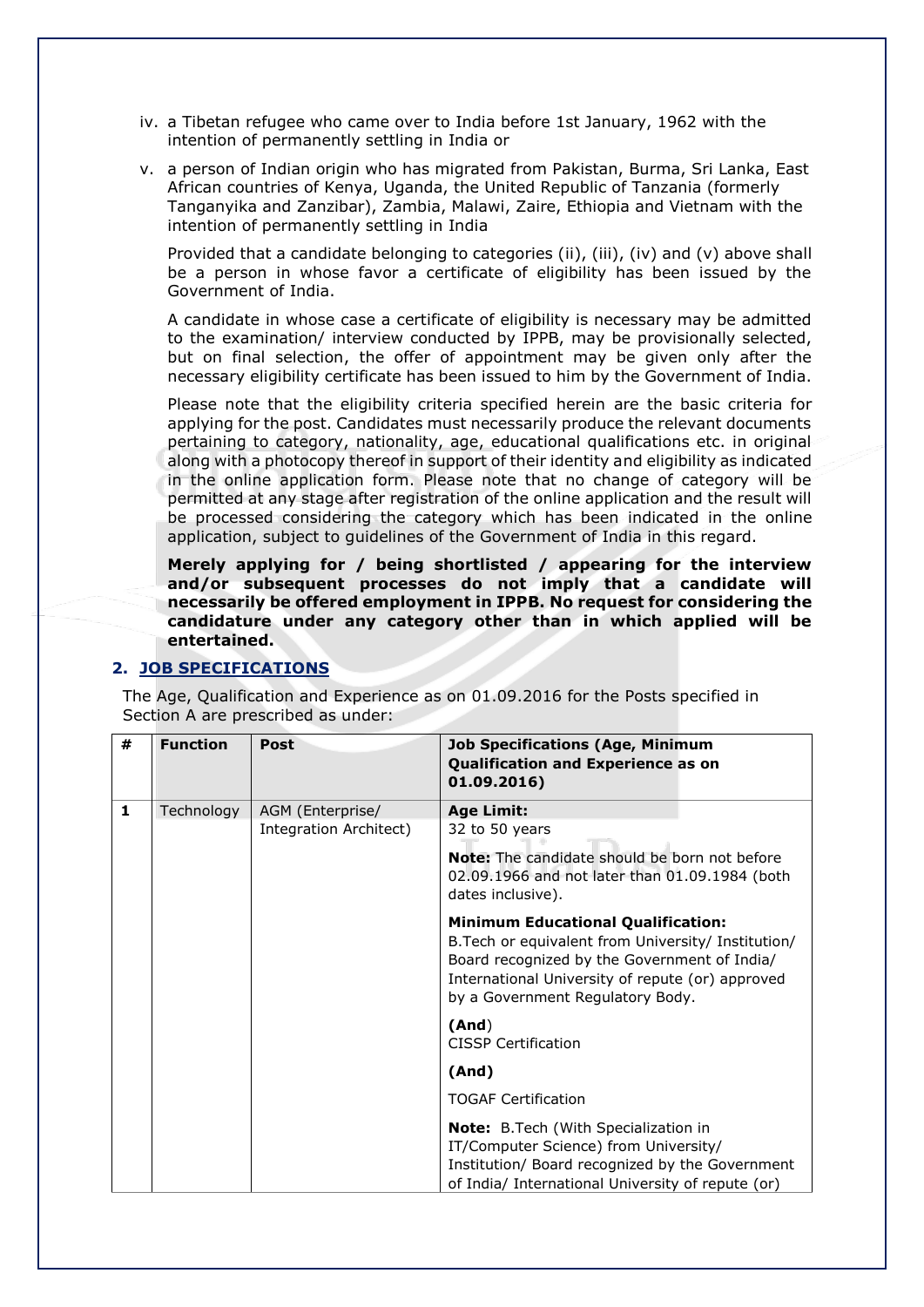| #              | <b>Function</b> | Post                                             | <b>Job Specifications (Age, Minimum</b><br>Qualification and Experience as on<br>01.09.2016)                                                                                                                                               |
|----------------|-----------------|--------------------------------------------------|--------------------------------------------------------------------------------------------------------------------------------------------------------------------------------------------------------------------------------------------|
|                |                 |                                                  | approved by a Government Regulatory Body is<br>preferred.                                                                                                                                                                                  |
|                |                 |                                                  | <b>Post Qualification Experience:</b><br>Minimum 12 years of experience is mandatory                                                                                                                                                       |
|                |                 |                                                  | (Of which)                                                                                                                                                                                                                                 |
|                |                 |                                                  | Minimum of 6 years of experience as a technology<br>architect and at least 3 years in Banking and<br>Electronic Payment Services industry is<br>mandatory.                                                                                 |
|                |                 |                                                  | (And)                                                                                                                                                                                                                                      |
|                |                 |                                                  | The candidate should at least be working in Scale<br>IV of a PSB or equivalent scale in a Private Bank<br>or similar level in any other organization.                                                                                      |
| $\overline{2}$ | Technology      | Chief Manager (Banking<br>& Payment Solution     | <b>Age Limit:</b><br>29 to 50 years                                                                                                                                                                                                        |
|                |                 | Architect)                                       | Note: The candidate should be born not before<br>02.09.1966 and not later than 01.09.1987 (both<br>dates inclusive).                                                                                                                       |
|                |                 |                                                  | <b>Minimum Educational Qualification:</b><br>B. Tech or equivalent from University/ Institution/<br>Board recognized by the Government of India/<br>International University of repute (or) approved<br>by a Government Regulatory Body.   |
|                |                 |                                                  | Note: B.Tech (With Specialization in<br>IT/Computer Science) University/ Institution/<br>Board recognized by the Government of India/<br>International University of repute (or) approved<br>by a Government Regulatory Body is preferred. |
|                |                 |                                                  | <b>Post Qualification Experience:</b><br>Minimum 9 years of experience is mandatory                                                                                                                                                        |
|                |                 |                                                  | (Of which)                                                                                                                                                                                                                                 |
|                |                 |                                                  | Minimum 5 years of relevant experience in the<br>Banking or Electronic Payment Services industry<br>is mandatory.                                                                                                                          |
|                |                 |                                                  | (And)                                                                                                                                                                                                                                      |
|                |                 |                                                  | The candidate should at least be working in Scale<br>III of a PSB or equivalent scale in a Private Bank<br>or similar level in any other organization.                                                                                     |
| 3              | Technology      | Chief Manager (Digital<br>Technology Innovation) | <b>Age Limit:</b><br>29 to 50 years                                                                                                                                                                                                        |
|                |                 |                                                  | <b>Note:</b> The candidate should be born not before<br>02.09.1966 and not later than 01.09.1987 (both<br>dates inclusive).                                                                                                                |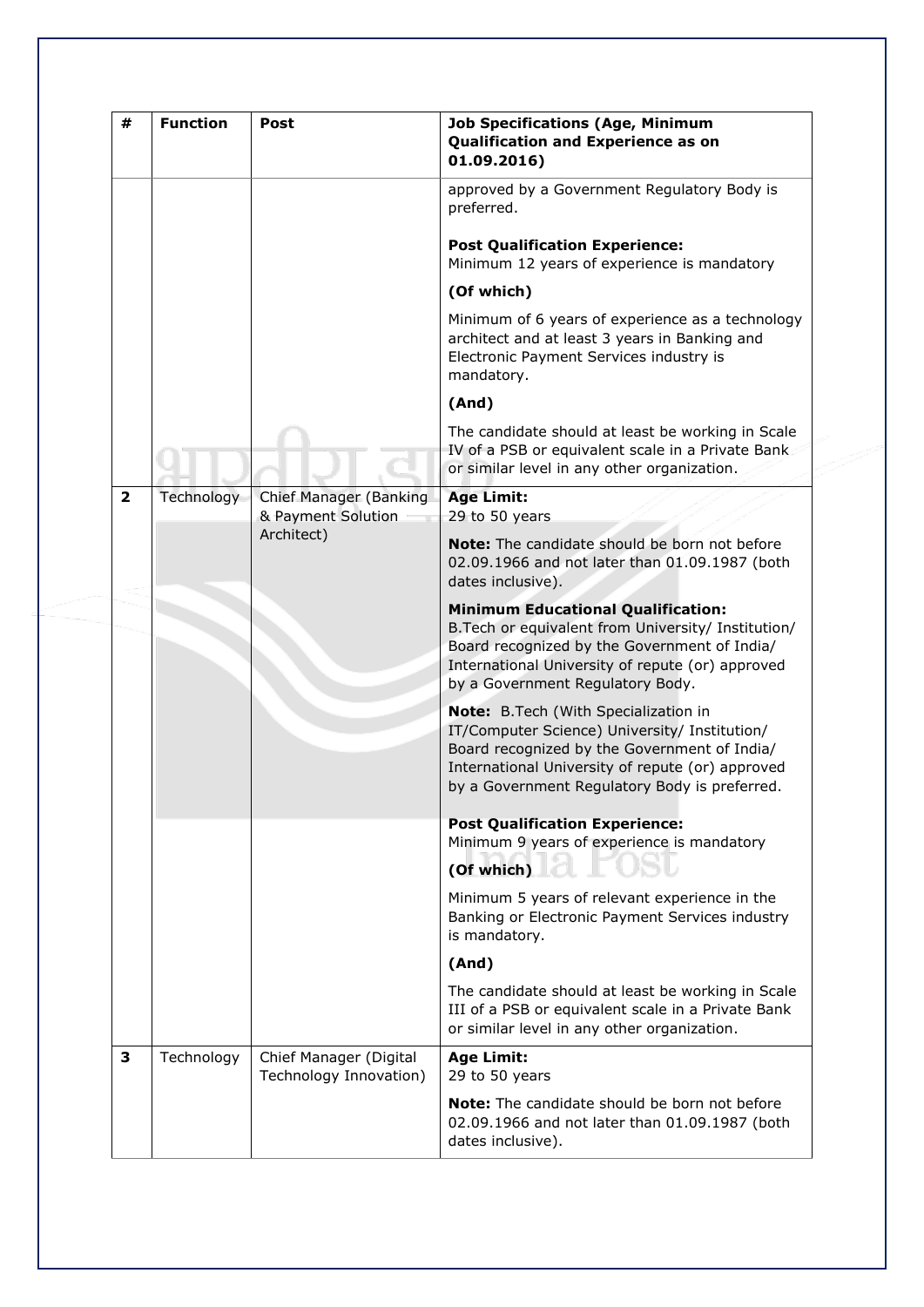| # | <b>Function</b> | Post                                         | <b>Job Specifications (Age, Minimum</b><br>Qualification and Experience as on<br>01.09.2016)                                                                                                                                                          |
|---|-----------------|----------------------------------------------|-------------------------------------------------------------------------------------------------------------------------------------------------------------------------------------------------------------------------------------------------------|
|   |                 |                                              | <b>Minimum Educational Qualification:</b><br>B. Tech or equivalent from University/ Institution/<br>Board recognized by the Government of India/<br>International University of repute (or) approved<br>by a Government Regulatory Body.              |
|   |                 |                                              | Note: B.Tech (With Specialization in IT/Computer<br>Science) from University/ Institution/ Board<br>recognized by the Government of India/<br>International University of repute (or) approved<br>by a Government Regulatory Body is preferred.       |
|   |                 |                                              | <b>Post Qualification Experience:</b><br>Minimum 9 years of experience is mandatory                                                                                                                                                                   |
|   |                 |                                              | (Of which)                                                                                                                                                                                                                                            |
|   |                 |                                              | Minimum 5 years of relevant experience in<br>banking and Electronic Payment Services industry<br>is mandatory.                                                                                                                                        |
|   |                 |                                              | (And)                                                                                                                                                                                                                                                 |
|   |                 |                                              | The candidate should at least be working in Scale<br>III of a PSB or equivalent scale in a Private Bank<br>or similar level in any other organization.                                                                                                |
| 4 | Technology      | <b>Chief Manager (Security</b><br>Architect) | <b>Age Limit:</b><br>29 to 50 years                                                                                                                                                                                                                   |
|   |                 |                                              | Note: The candidate should be born not before<br>02.09.1966 and not later than 01.09.1987 (both<br>dates inclusive).                                                                                                                                  |
|   |                 |                                              | <b>Minimum Educational Qualification:</b><br>B. Tech or equivalent from University/ Institution/<br>Board recognized by the Government of India/<br>International University of repute (or) approved<br>by a Government Regulatory Body is mandatory. |
|   |                 |                                              | (And)<br>CISSP Certification is mandatory.                                                                                                                                                                                                            |
|   |                 |                                              | <b>Post Qualification Experience:</b><br>Minimum 9 years of experience is mandatory.                                                                                                                                                                  |
|   |                 |                                              | (Of which)                                                                                                                                                                                                                                            |
|   |                 |                                              | Minimum 5 years of relevant experience in the<br>banking or Electronic Payment Services industry<br>is mandatory.                                                                                                                                     |
|   |                 |                                              | (And)                                                                                                                                                                                                                                                 |
|   |                 |                                              | The candidate should at least be working in Scale<br>III of a PSB or equivalent scale in a Private Bank<br>or similar level in any other organization.                                                                                                |
| 5 | Technology      | Chief Manager (IT<br>Project Management)     | <b>Age Limit:</b><br>29 to 50 years                                                                                                                                                                                                                   |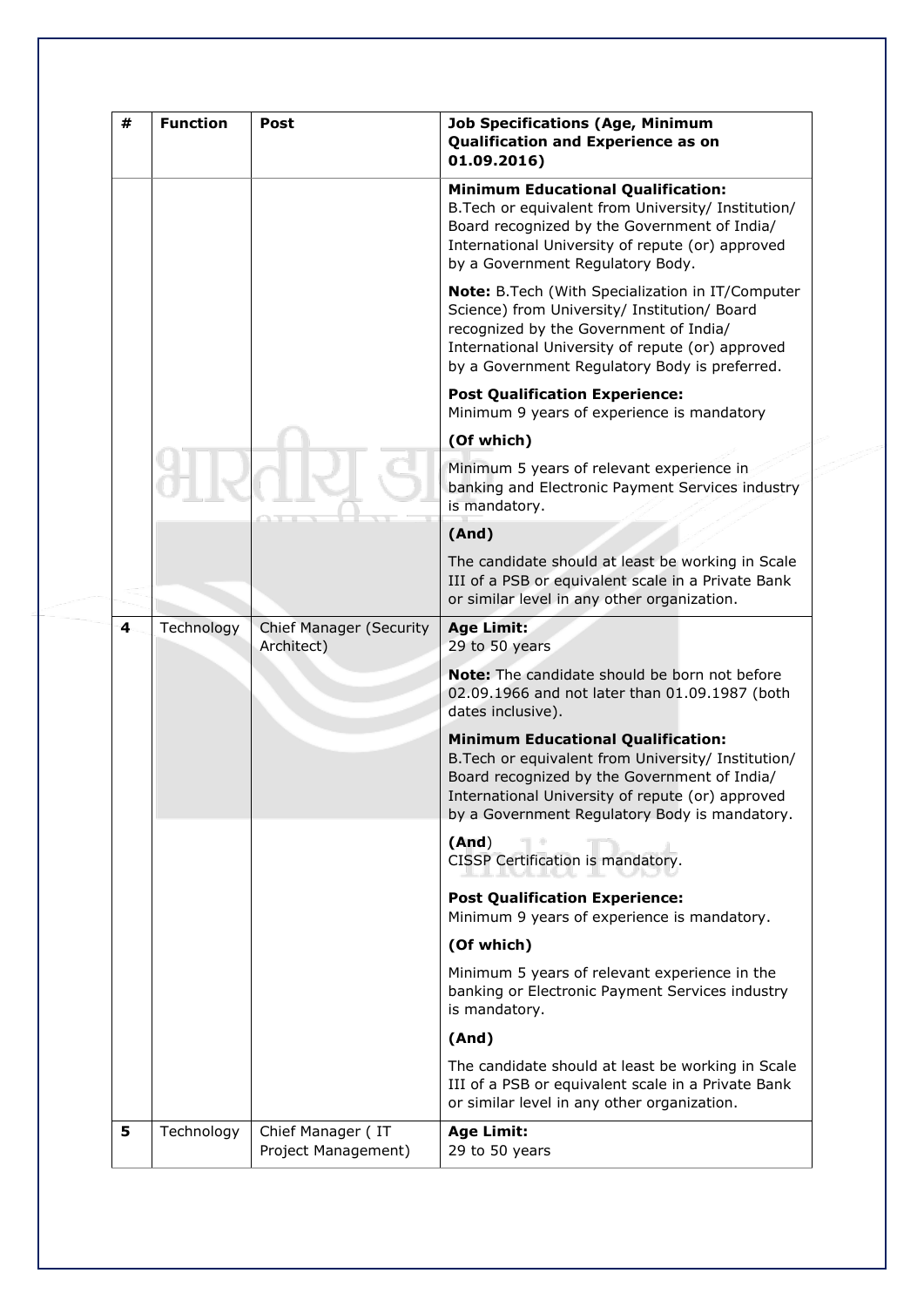| #              | <b>Function</b>        | Post                                              | <b>Job Specifications (Age, Minimum</b><br>Qualification and Experience as on<br>01.09.2016)                                                                                                                                                          |
|----------------|------------------------|---------------------------------------------------|-------------------------------------------------------------------------------------------------------------------------------------------------------------------------------------------------------------------------------------------------------|
|                |                        |                                                   | <b>Note:</b> The candidate should be born not before<br>02.09.1966 and not later than 01.09.1987 (both<br>dates inclusive).                                                                                                                           |
|                |                        |                                                   | <b>Minimum Educational Qualification:</b><br>B. Tech or equivalent from University/ Institution/<br>Board recognized by the Government of India/<br>International University of repute (or) approved<br>by a Government Regulatory Body is mandatory. |
|                |                        |                                                   | Note: PMP Certification is desirable.                                                                                                                                                                                                                 |
|                |                        |                                                   | <b>Post Qualification Experience:</b><br>Minimum 9 years of experience is mandatory.                                                                                                                                                                  |
|                |                        |                                                   | (Of which)                                                                                                                                                                                                                                            |
|                |                        |                                                   | Minimum 5 years of relevant experience in the<br>Banking or Financial Services or Insurance<br>industry is mandatory.                                                                                                                                 |
|                |                        |                                                   | (And)                                                                                                                                                                                                                                                 |
|                |                        |                                                   | The candidate should at least be working in Scale<br>III of a PSB or equivalent scale in a Private Bank<br>or similar level in any other organization.                                                                                                |
| 6              | Product                | Chief Manager (Product<br>and Digital Innovation) | <b>Age Limit:</b><br>29 to 50 years                                                                                                                                                                                                                   |
|                |                        |                                                   | <b>Note:</b> The candidate should be born not before<br>02.09.1966 and not later than 01.09.1987 (both<br>dates inclusive).                                                                                                                           |
|                |                        |                                                   | <b>Minimum Educational Qualification:</b><br>Graduate from University/ Institution/ Board<br>recognized by the Government of India/<br>International University of repute (or) approved<br>by a Government Regulatory Body.                           |
|                |                        |                                                   | <b>Post Qualification Work Experience</b><br>Minimum 9 years of experience is mandatory.<br>(And)<br>Minimum 5 years of experience in digital<br>innovation, product design and implementation is<br>mandatory.                                       |
|                |                        |                                                   | (And)                                                                                                                                                                                                                                                 |
|                |                        |                                                   | The candidate should at least be working in Scale<br>III of a PSB or equivalent scale in a Private Bank<br>or similar level in any other organization.                                                                                                |
| $\overline{z}$ | Risk and<br>Compliance | Chief Manager (Fraud<br>Monitoring)               | <b>Age Limit:</b><br>29 to 50 years                                                                                                                                                                                                                   |
|                |                        |                                                   | <b>Note:</b> The candidate should be born not before<br>02.09.1966 and not later than 01.09.1987 (both<br>dates inclusive).                                                                                                                           |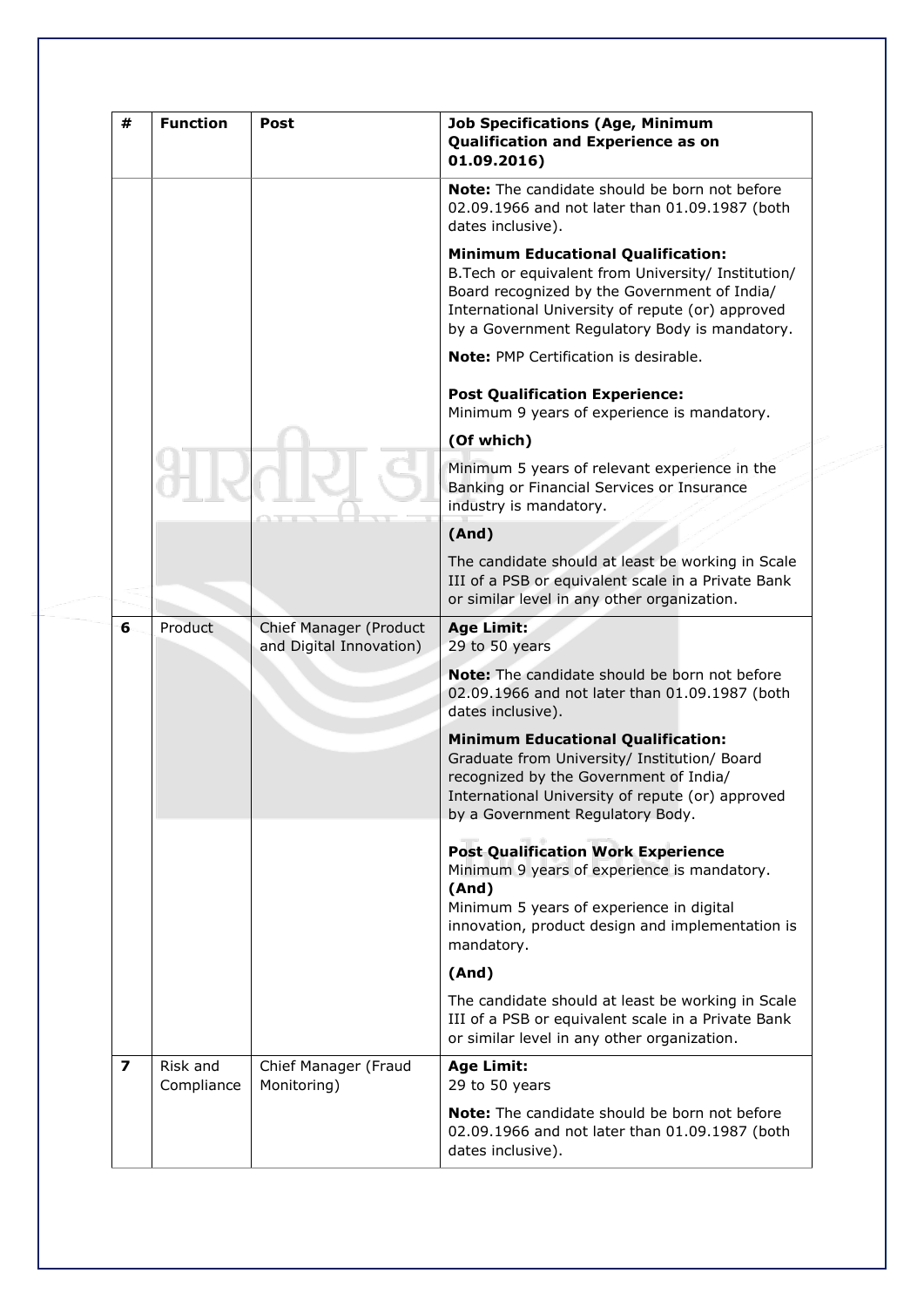| # | <b>Function</b> | Post                     | <b>Job Specifications (Age, Minimum</b><br>Qualification and Experience as on<br>01.09.2016)                                                                                                                                            |
|---|-----------------|--------------------------|-----------------------------------------------------------------------------------------------------------------------------------------------------------------------------------------------------------------------------------------|
|   |                 |                          | <b>Minimum Educational Qualification:</b><br>Degree in Statistics from University/ Institution/<br>Board recognized by the Government of India/<br>International University of repute (or) approved<br>by a Government Regulatory Body. |
|   |                 |                          | <b>Post Qualification Experience:</b><br>Minimum 9 years of experience with at least 5<br>years of experience in fraud monitoring is<br>mandatory.                                                                                      |
|   |                 |                          | (And)                                                                                                                                                                                                                                   |
|   |                 |                          | The candidate should at least be working in Scale<br>III of a PSB or equivalent scale in a Private Bank.                                                                                                                                |
|   |                 |                          | Note:                                                                                                                                                                                                                                   |
|   |                 |                          | Forensic Audit experience is preferred.                                                                                                                                                                                                 |
| 8 | Corporate       | <b>Company Secretary</b> | <b>Age Limit:</b>                                                                                                                                                                                                                       |
|   |                 |                          | 26 to 35 years.                                                                                                                                                                                                                         |
|   |                 |                          | Note: The candidate should be born not before<br>02.09.1981 and not later than 01.09.1990 (both<br>dates inclusive).                                                                                                                    |
|   |                 |                          | <b>Minimum Educational Qualification:</b>                                                                                                                                                                                               |
|   |                 |                          | Graduate from University/ Institution/ Board<br>recognized by the Government of India (or)<br>approved by a Government Regulatory Body.                                                                                                 |
|   |                 |                          | (And)                                                                                                                                                                                                                                   |
|   |                 |                          | Associate Member of the Institute of Company<br>Secretaries of India.                                                                                                                                                                   |
|   |                 |                          | Note:                                                                                                                                                                                                                                   |
|   |                 |                          | Additional qualification of Chartered Accountancy<br>from ICAI is preferred.                                                                                                                                                            |
|   |                 |                          | Graduate (With Specialization in Law) from<br>University/ Institution/ Board recognized by the<br>Government of India (or) approved by a<br>Government Regulatory Body is preferred.                                                    |
|   |                 |                          | Knowledge of Banking Regulation Act, 1949 and<br>RBI guidelines/ knowledge/ circulars is preferred.                                                                                                                                     |
|   |                 |                          | <b>Post Qualification work experience:</b>                                                                                                                                                                                              |
|   |                 |                          | Minimum 6 years of experience as Company<br>Secretary.                                                                                                                                                                                  |
|   |                 |                          | (And)                                                                                                                                                                                                                                   |
|   |                 |                          | The candidate should at least be working in Scale<br>II of a PSB or equivalent scale in a Private Bank<br>or similar level in any other organization.                                                                                   |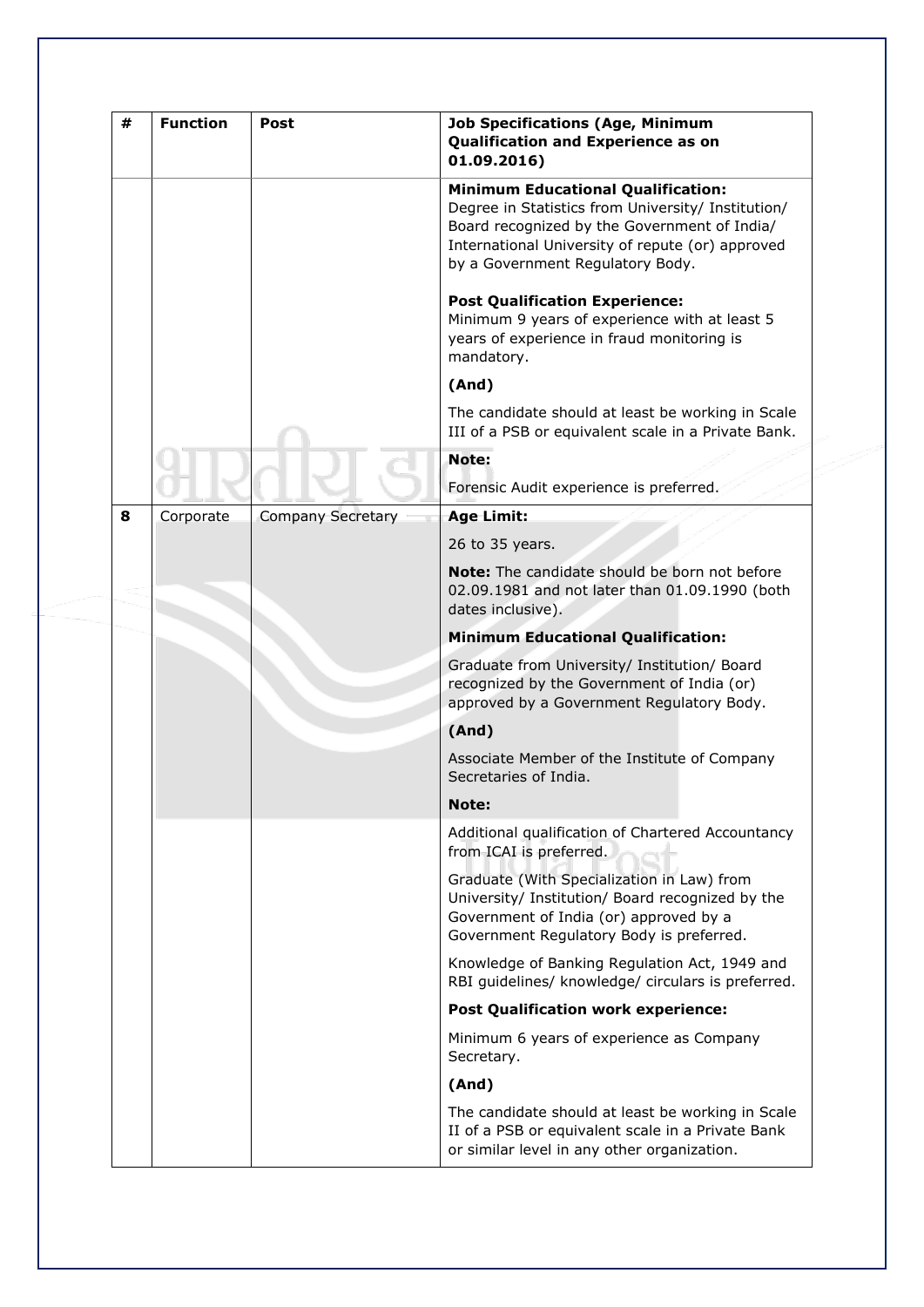| # | <b>Function</b> | Post | <b>Job Specifications (Age, Minimum</b><br>Qualification and Experience as on<br>01.09.2016) |
|---|-----------------|------|----------------------------------------------------------------------------------------------|
|   |                 |      | Note:<br>Experience in a Financial Institution/ Bank is<br>preferred.                        |

## **3. Educational Qualifications:**

- i. The candidate must possess the requisite educational qualification as on 01.09.2016.
- ii. Degrees obtained from the recognised Universities or Institutes recognised by the Govt. of India only will be considered.
- iii. Candidates who are awaiting their results of the qualifying examination OR who have not passed the qualifying examination on or before 01.09.2016 are not eligible.
- iv. Candidate should indicate the percentage obtained in Graduation calculated to the nearest two decimals in the online application. Where CGPA / OGPA is awarded, the same should be converted into percentage and indicate the same in online application.
- v. **Calculation of Percentage:** The percentage marks shall be arrived at by dividing the marks obtained by the candidate in all the subjects in all semester(s)/year(s) by aggregate maximum marks in all the subjects irrespective of honours / optional / additional optional subject, if any. This will be applicable for those Universities also where Class / Grade is decided on basis of Honours marks only.
- vi. The fraction of percentage so arrived will be ignored i.e. 59.99% will be treated as less than 60% and 54.99% will be treated as less than 55%.
- vii. In case the result of a particular examination is posted on the website of the University / Institute and web based certificate is issued then proper document / certificate in original issued and signed by the appropriate authority of the University / Institute indication the date of passing properly mentioned thereon will be reckoned for verification and further process.

## **D. REMUNERATION AND CONTRACT PERIOD**

## **1. REMUNERATION**

Remuneration offered will be on CTC basis and is negotiable based on candidate's qualification and overall suitability for the respective posts.

## **2. CONTRACT PERIOD**

- i. The term of office of the holder of post shall be for 3 years.
- ii. The contract can be extended for a further period of 2 years, after reviewing performance annually.
- iii. The contract can be terminated at 1 months' notice (or surrender of 1 months' compensation in lieu thereof) on either side.

## **3. POSTING, TRANSFER AND JOB ROTATION**

The selected candidates will be posted/ transferred/ moved to other roles at discretion of IPPB to various offices of IPPB from time to time and on such terms and conditions as may be decided by IPPB.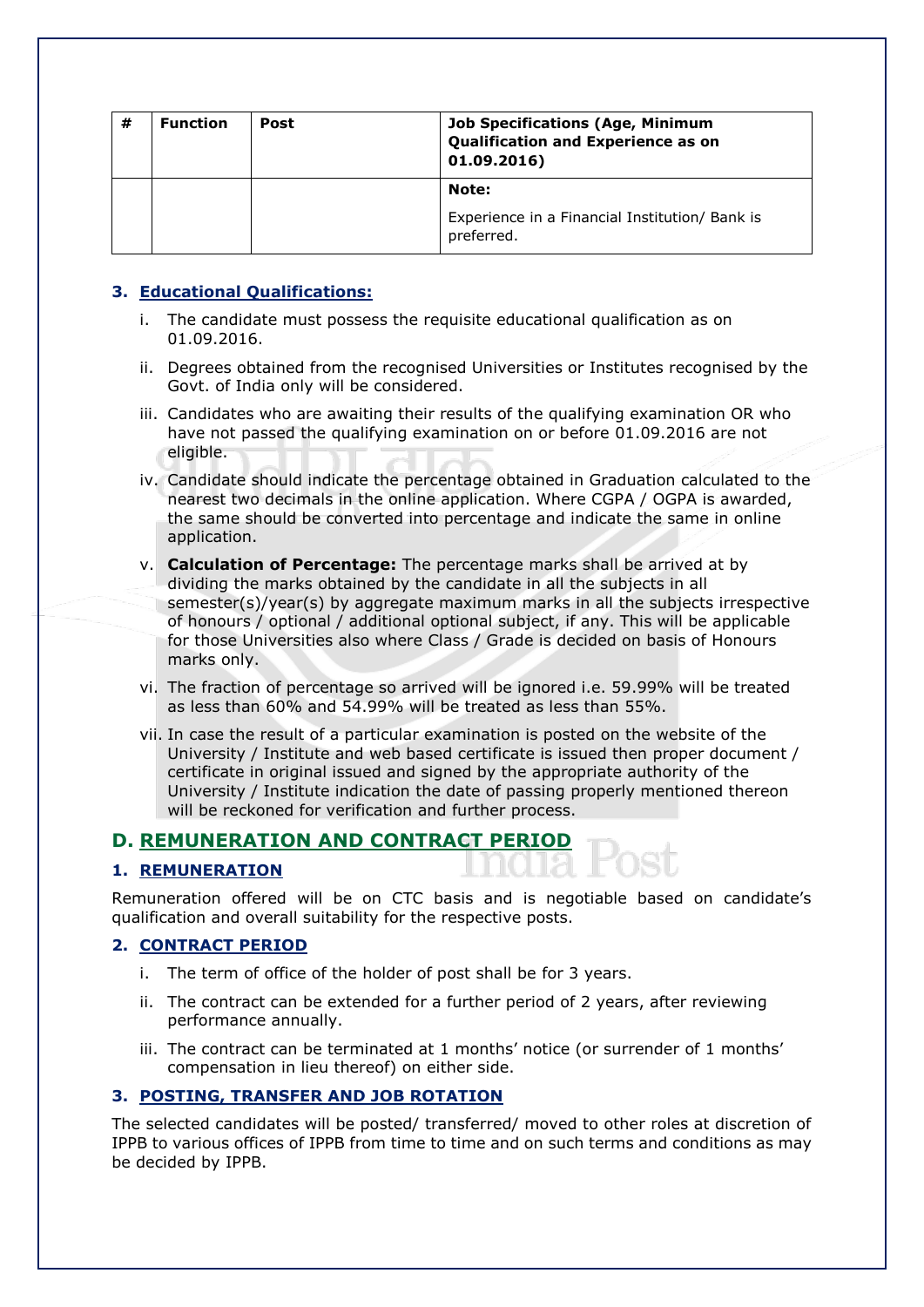## **4. LEAVE, TRAVEL ALLOWANCE**

The leave and travel allowance will be as per Service Rules of IPPB applicable at the time of appointment.

## **E. SELECTION PROCEDURE**

Selection will be made on the basis of an interview. However, IPPB reserves the right to conduct Assessment, Group Discussion or Online Test in addition to interview. Merely satisfying the eligibility norms do not entitle a candidate to be called for Interview/Group Discussion or Online Test.

IPPB reserves the right to call only the requisite number of candidates for the Assessment/ Interview/ Group Discussion or Online Test after preliminary screening/ short listing with reference to candidates' qualification, experience, profile vis-a-vis job requirements, etc. Results of the candidates who have qualified for various stages of the recruitment process and the list of candidates finally selected will be made available on the website. Final select list will be published on the website.

## **F. APPLICATION GUIDELINES**

The candidates can apply only for one post. Candidates can apply online only from 28.09.2016 to 19.10.2016 and no other mode of application will be accepted.

## **1. PRE-REQUISITES FOR APPLYING ONLINE**

Before applying online, candidates should:

- i. Scan their photograph and signature ensuring that both the photograph and signature adhere to the required specifications as mentioned in this advertisement at Annexure-I.
- ii. Keep the necessary details/documents for Online Payment of the requisite application fee/ intimation charges ready.
- iii. Have a valid personal email ID which should be kept active till the completion of this recruitment process. IPPB may send call letters for the Interview etc. through the registered e-mail ID. Under no circumstances, a candidate should share with/mention e-mail ID to / of any other person. In case a candidate does not have a valid personal e-mail ID, he/she should create his/her new e-mail ID before applying on-line and must maintain that email account.
- iv. Bank Transaction charges for Online Payment of application fees/ intimation charges will have to be borne by the candidate.

## **2. PROCEDURE FOR APPLYING ONLINE**

- i. Candidates are first required to go to IPPB's authorized website <http://www.indiapost.gov.in/> and click the option "CLICK HERE TO APPLY ONLINE FOR POSTS ON CONTRACT" to open the online Application Form.
- ii. To register their application candidates will be entering their basic information in the online application form. After that a provisional registration number and password will be generated by the system and displayed on the screen. Candidate should note down the provisional registration number and password. An Email & SMS indicating the Provisional Registration Number and Password will also be sent.
- iii. Candidates are required to upload their photograph and signature as per the specifications given in the Annexure I of this form.
- iv. Candidates are advised to carefully fill the online application themselves as no change in any of the data filled in the online application will be possible / entertained.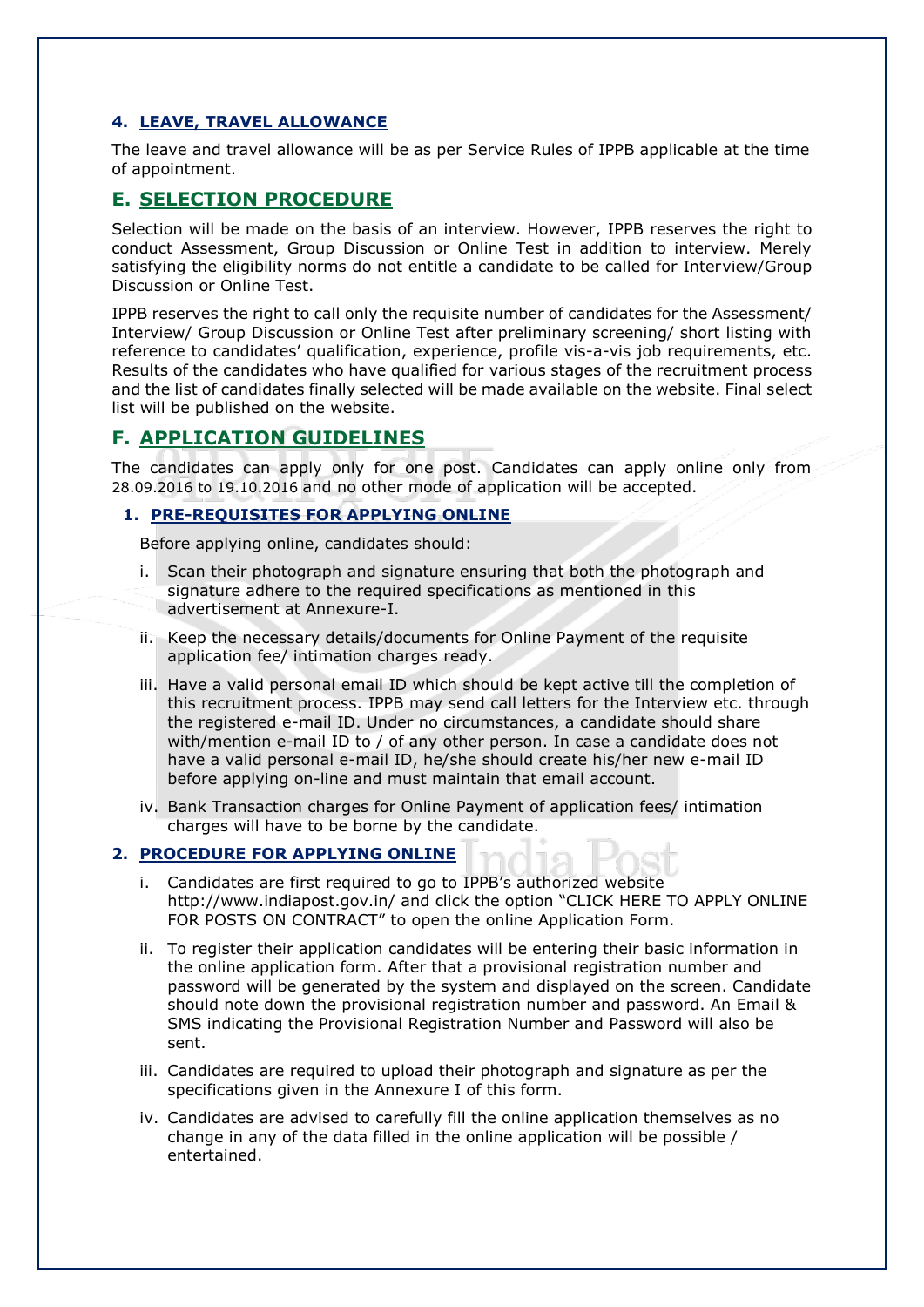v. Prior to submission of the online application, candidates are advised to use the "SAVE AND NEXT" facility to verify the details in the online application form and modify the same, if required. No change is permitted after clicking on FINAL SUBMIT button. Visually Impaired candidates are responsible for carefully verifying the details filled in the online application form and ensuring that the same are correct prior to submission, as no change is possible after submission.

## vi. **Application Fee / Intimation Charges (Non-Refundable): INR 700.00 (Rupees Seven Hundred Only)**

- vii. Candidates should ensure their eligibility before paying the fees/applying online.
- viii.Application once made will not be allowed to be withdrawn and fee once paid will NOT be refunded under any circumstances nor can it be held in reserve for any other future selection process.

## **3. MODE OF PAYMENT**

- i. Candidates have to make the payment of requisite fees / intimation charges through ONLINE mode only.
- ii. Candidates should carefully fill the details in the On-Line Application at the appropriate places very carefully and click on the "FINAL SUBMIT" button at the end of the Online Application format. Before pressing the "FINAL SUBMIT" button, candidates are advised to verify every field filled in the application. The name of the candidate and his /her father/husband etc. should be spelt correctly in the application as it appears in the certificates/mark sheets. Any change/alteration found may disqualify the candidature.
- iii. In case the candidate is unable to fill the application form in one go, he/ she can save the data already entered.
- iv. Once the application is filled in completely, candidate should submit the final data.
- v. The application form is integrated with the payment gateway and the payment process can be completed by following the instructions.
	- The payment can be made by using Debit Cards (RuPay/ Visa/ MasterCard/ Maestro), Credit Cards, Internet Banking, IMPS, Cash Cards/ Mobile Wallets by providing information as asked on the screen.
	- ─ After Final Submission, an additional page of the application form is displayed wherein candidates may follow the instructions and fill the requisite details.
	- $-$  If the online transaction has not been successfully completed then candidates are advised to login again with their provisional registration number and password and pay the Application Fees/ Intimation Charges online.
	- ─ On successful completion of the transaction, an e-receipt will be generated.
	- ─ Candidates are required to take a printout of the e-receipt and online application form containing fee details. Please note that if the same cannot be generated online transaction may not have been successful.
	- ─ Non-generation of 'E-Receipt' indicates PAYMENT FAILURE. On failure of payment, Candidates are advised to login again using their Provisional Registration Number and Password and repeat the process of payment.
	- ─ There is a facility to print the application form containing fee details post payment of fees.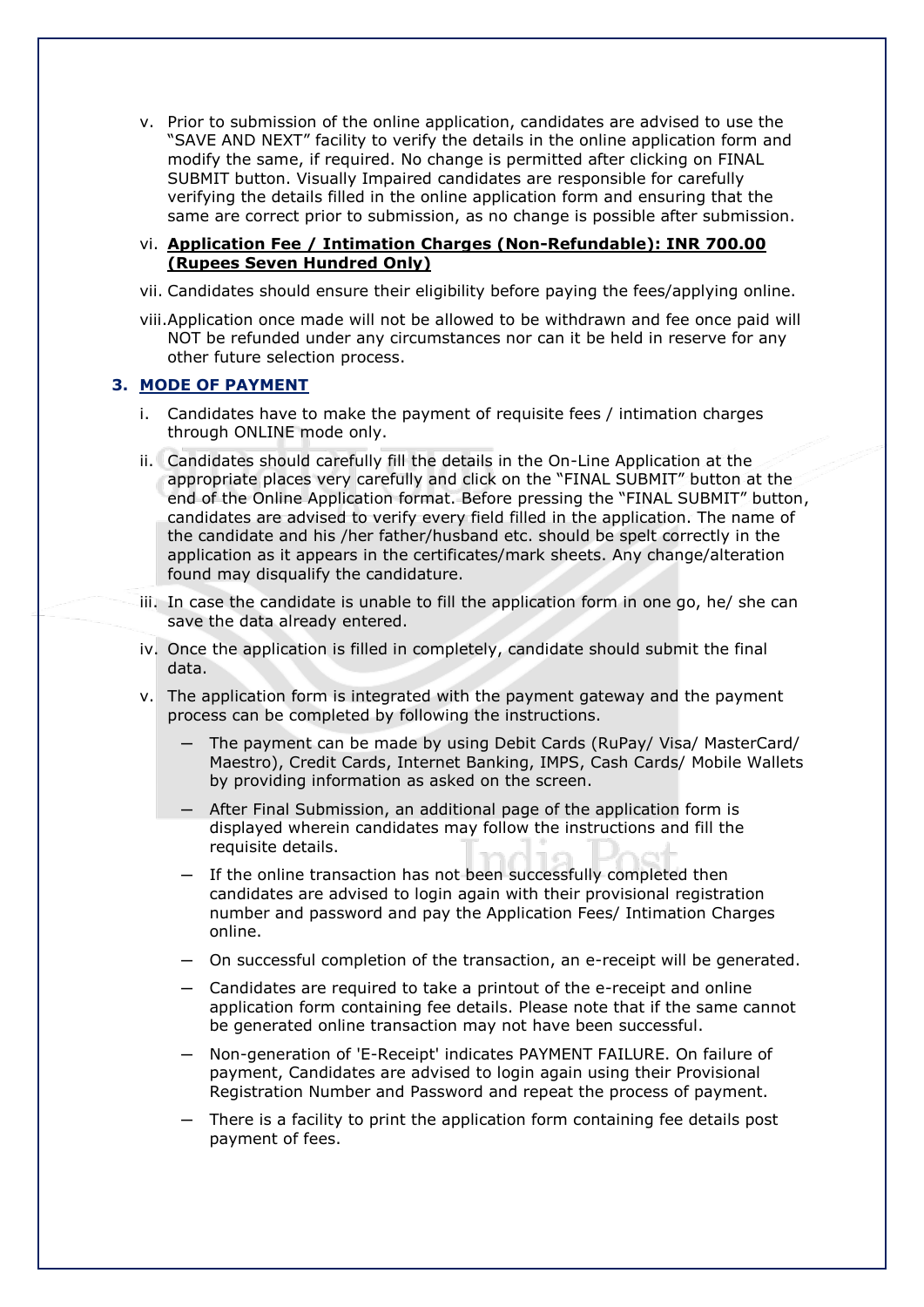- vi. After submitting your payment information in the online application form, please wait for the intimation from the server, DO NOT press back or refresh button in order to avoid double charge.
- vii. For Credit Card users: All charges are listed in Indian Rupee. If you use a non-Indian credit card, your bank will convert to your local currency based on prevailing exchange rates.
- viii.To ensure the security of your data, please close the browser window once your transaction is completed.
- ix. After completing the procedure of applying on-line including payment of fees, the candidate should take a printout of the system generated on-line application form, ensure the particulars filled in are accurate and retain it along with Registration Number and Password for future reference. THEY SHOULD NOT SEND THIS PRINTOUT TO IPPB.
- x. Please note that all the particulars mentioned in the online application including Name of the Candidate, Category, Date of Birth, Post Applied for, Address, Mobile Number, Email ID, Centre of Examination (for future use) etc. will be considered as final and no change/modifications will be allowed after submission of the online application form.
- xi. Candidates are hence requested to fill the online application form with the utmost care as no correspondence regarding change of details will be entertained. IPPB will not be responsible for any consequences arising out of furnishing of incorrect and incomplete details in the application or omission to provide the required details in the application form.
- xii. An email / SMS intimation with the Registration Number and Password generated on successful registration of the application will be sent to the candidate's email ID / Mobile Number specified in the online application form as a system generated acknowledgement. If candidates do not receive the email and SMS intimations at the email ID / Mobile number specified by them, they may consider that their online application has not been successfully registered.
- xiii.An online application which is incomplete in any respect such as without photograph and signature uploaded in the online application form / unsuccessful fee payment will not be considered as valid.
- xiv.Candidates are advised in their own interest to apply on-line much before the closing date and not to wait till the last date for depositing the fee to avoid the possibility of disconnection / inability / failure to log onto IPPB's authorized website on account of heavy load on internet / website jam.
- xv. IPPB does not assume any responsibility for the candidates not being able to submit their applications within the last date on account of the aforesaid reasons or for any other reason beyond the control of IPPB.

Please note that the above procedure is the only valid procedure for applying. No other mode of application or incomplete steps would be accepted and such applications would be rejected. Any information submitted by an applicant in his / her application shall be binding on the candidate personally and he/she shall be liable for prosecution / civil consequences in case the information / details furnished by him/her are found to be false at a later stage.

## **4. LIST OF DOCUMENTS TO BE PRODUCED AT THE TIME OF INTERVIEW (AS APPLICABLE)**

The following documents in original together with a self-attested photocopy in support of the candidate's eligibility and identity are to be invariably submitted at the time of interview failing which the candidate may not be permitted to appear for the interview.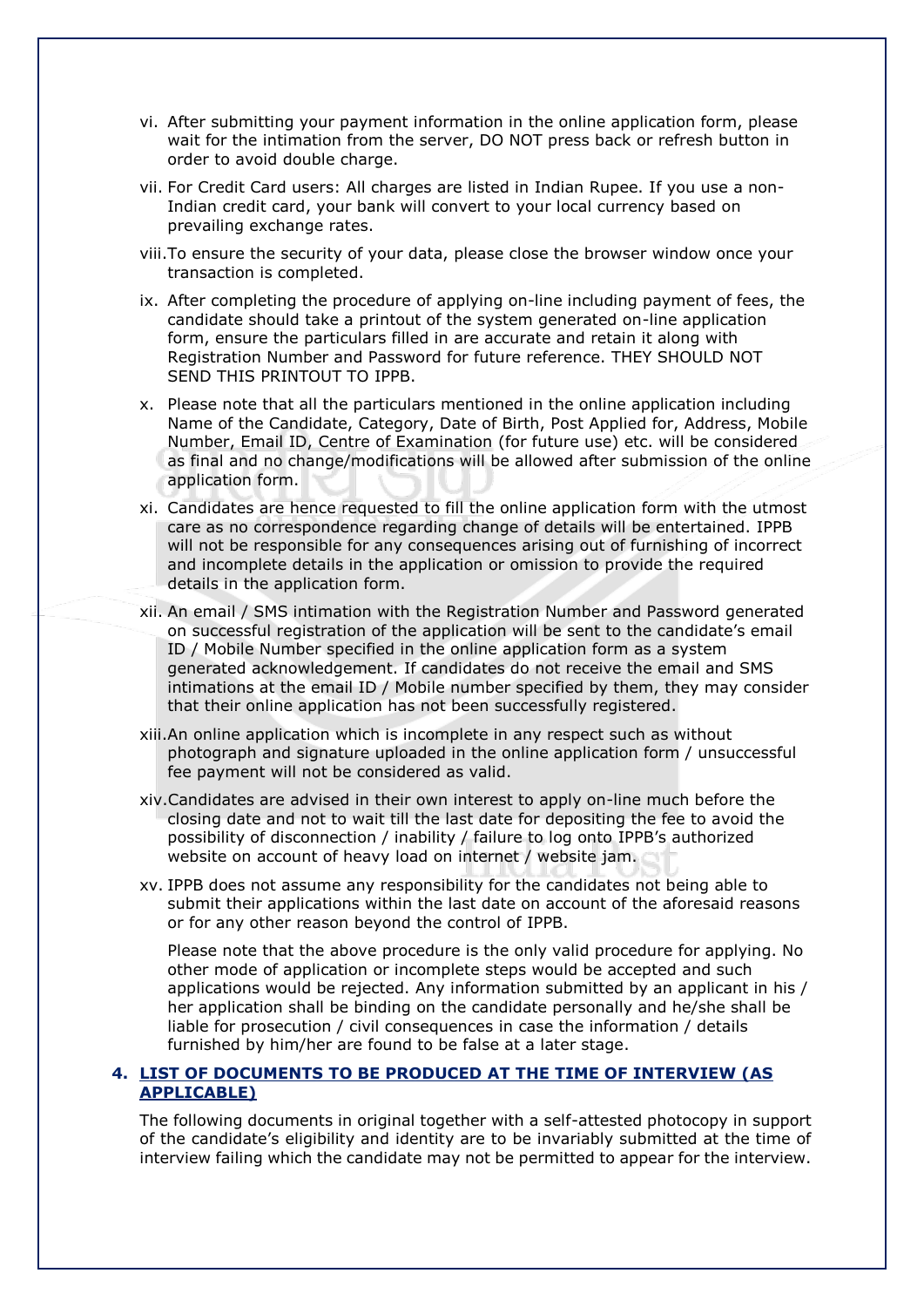Non submission of requisite documents by the candidate at the time of interview will debar his/ her candidature from further participation in the recruitment process.

- i. Printout of the valid Interview Call Letter.
- ii. Valid system generated printout of the online application form registered.
- iii. Proof of Date of Birth (Birth Certificate or SSLC/ Std. X Certificate with DOB).
- iv. Photo Identify Proof such as Passport/ Aadhaar/ e-Aadhaar Card/ PAN Card/ Driving Licence/ Voter's Card.
- v. Mark sheets & certificates for educational qualifications. Proper document from Board / University for having declared the result on or before 01.09.2016 has to be submitted.
- vi. Work Experience: If declared in the application form, all the documents such as experience Certificate from the past and current employers or Offer Letters, Relieving Letters, Pay or Salary Slips clearly indicating the date of joining and date of relieving for each of the past or previous employer(s). The experience certificate or testimonials produced by the candidates should indicate the date of joining and relieving, designation at the time of joining, date of promotion with designation, if any. Any adverse remark from the previous employer(s) or any act of misconduct/ wrong committed by the candidate would be a disqualification to apply and render the candidature for cancellation.
- vii. Candidates serving in Government / quasi govt offices/ Public Sector Undertakings (including Nationalised Banks and Financial Institutions) are required to produce a "No Objection Certificate" from their employer at the time of interview, in the absence of which their candidature will not be considered and travelling expenses, if any, otherwise admissible, will not be paid.

viii.Any other relevant documents in support of eligibility

- ix. Resume
- x. Candidates will not be allowed to appear for the interview if he/ she fails to produce the relevant eligibility documents as mentioned above.

#### **5. GENERAL ELIGIBILITY**

Medical Fitness and Character verification of selected candidates: The appointment of selected candidates will be subject to their being declared medically fit by a Doctor or a panel of Doctors approved by IPPB and upon satisfactory verification of their character, antecedents and caste certificates (wherever applicable). Till such time, their appointment will be provisional.

#### **6. GENERAL INSTRUCTIONS**

- i. Candidates should satisfy themselves about their eligibility for the post applied for.
- ii. In case of selection, candidates will be required to produce proper discharge certificate from the employer at the time of taking up the appointment.
- iii. Candidates are advised in their own interest to apply online much before the closing date and not to wait till the last date to avoid the possibility of disconnection / inability / failure to log on to the website on account of heavy load on internet or website jam.
- iv. IPPB does not assume any responsibility for the candidates not being able to submit their applications within the last date on account of aforesaid reasons or for any other reason beyond the control of IPPB.
- v. In case it is detected at any stage of recruitment that a candidate does not fulfil the eligibility norms and / or that he / she has furnished any incorrect / false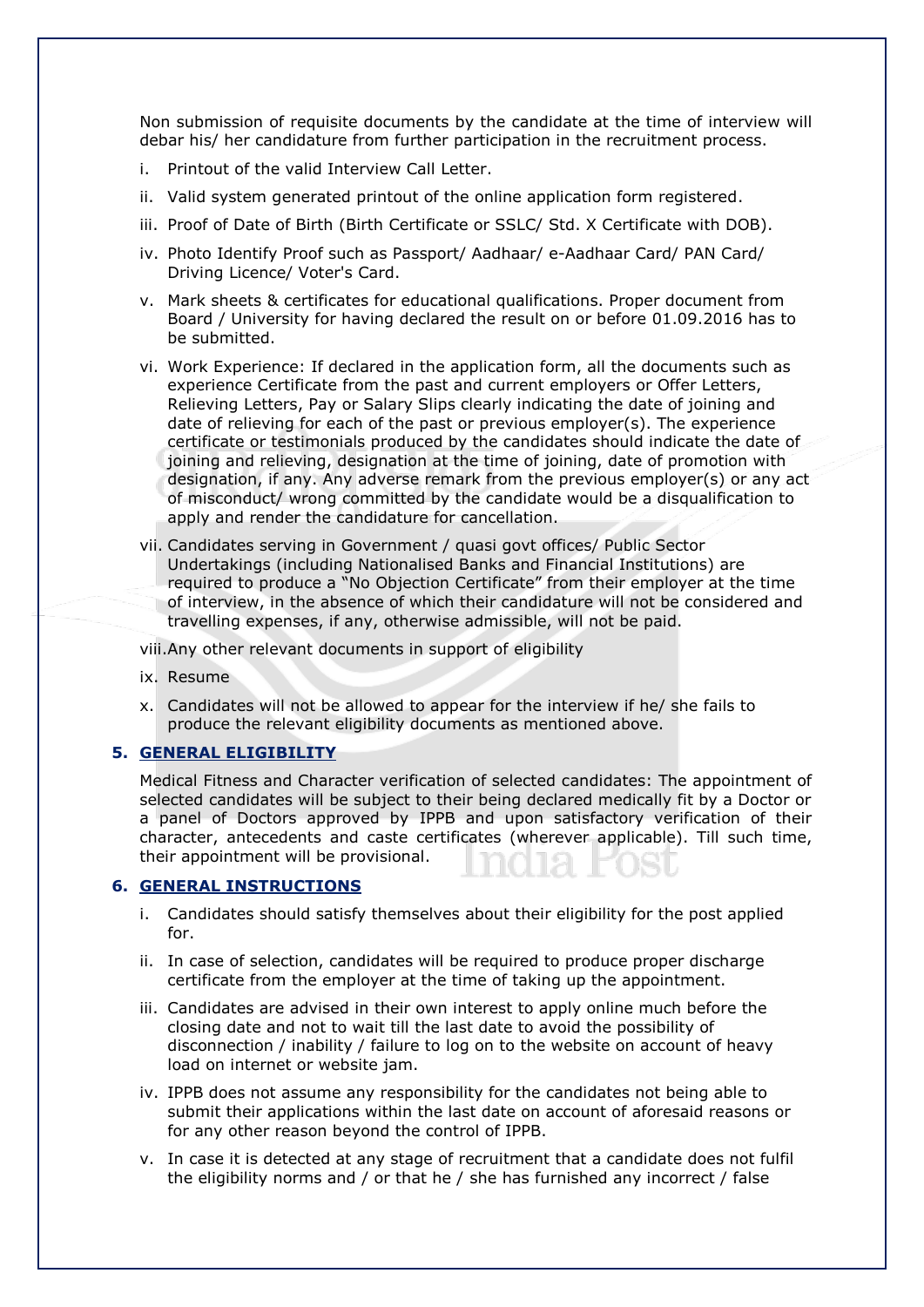information or has suppressed any material fact(s), his  $/$  her candidature will stand cancelled. If any of these shortcomings is / are detected even after appointment, his /her services are liable to be terminated.

- vi. Candidates are advised to keep their e-mail ID alive for receiving advices, viz. call letters/ Interview date advices etc.
- vii. Decisions of IPPB in all matters regarding eligibility, conduct of interview, other tests and selection would be final and binding on all candidates. No representation or correspondence will be entertained by IPPB in this regard.
- viii.Appointment of selected candidate is subject to his/her being declared medically fit as per the requirement of IPPB. Such appointment will also be subject to the service and conduct rules of IPPB for such post in IPPB, in force at the time of joining IPPB.
- ix. Any legal proceedings in respect of any matter of claim or dispute arising out of this advertisement and/or an application in response thereto can be instituted only in New Delhi and courts/tribunals/ forums at New Delhi only shall have sole and exclusive jurisdiction to try any cause/dispute.
- x. Candidates called for interview will be paid II/III-AC railway fare on production of actual bills.

### **7. ANNOUNCEMENTS**

All further announcements/ details pertaining to this process will only be published/ provided on IPPB authorised website **<http://www.indiapost.gov.in/>** from time to time

## **8. DISCLAIMER**

In case it is detected at any stage of recruitment that a candidate does not fulfil the eligibility norms and / or that he / she has furnished any incorrect / false information or has suppressed any material fact(s), his /her candidature will stand cancelled. If any of these shortcomings is / are detected even after appointment, his /her services are liable to be terminated. Decisions of IPPB in all matters regarding eligibility, conduct of online Test, other tests and selection would be final and binding on all candidates. No representation or correspondence will be entertained by IPPB in this regard.

> Sd/- Director - IPPB Speed Post Centre, Market Road Bhai Veer Singh Marg, New Delhi – 110 001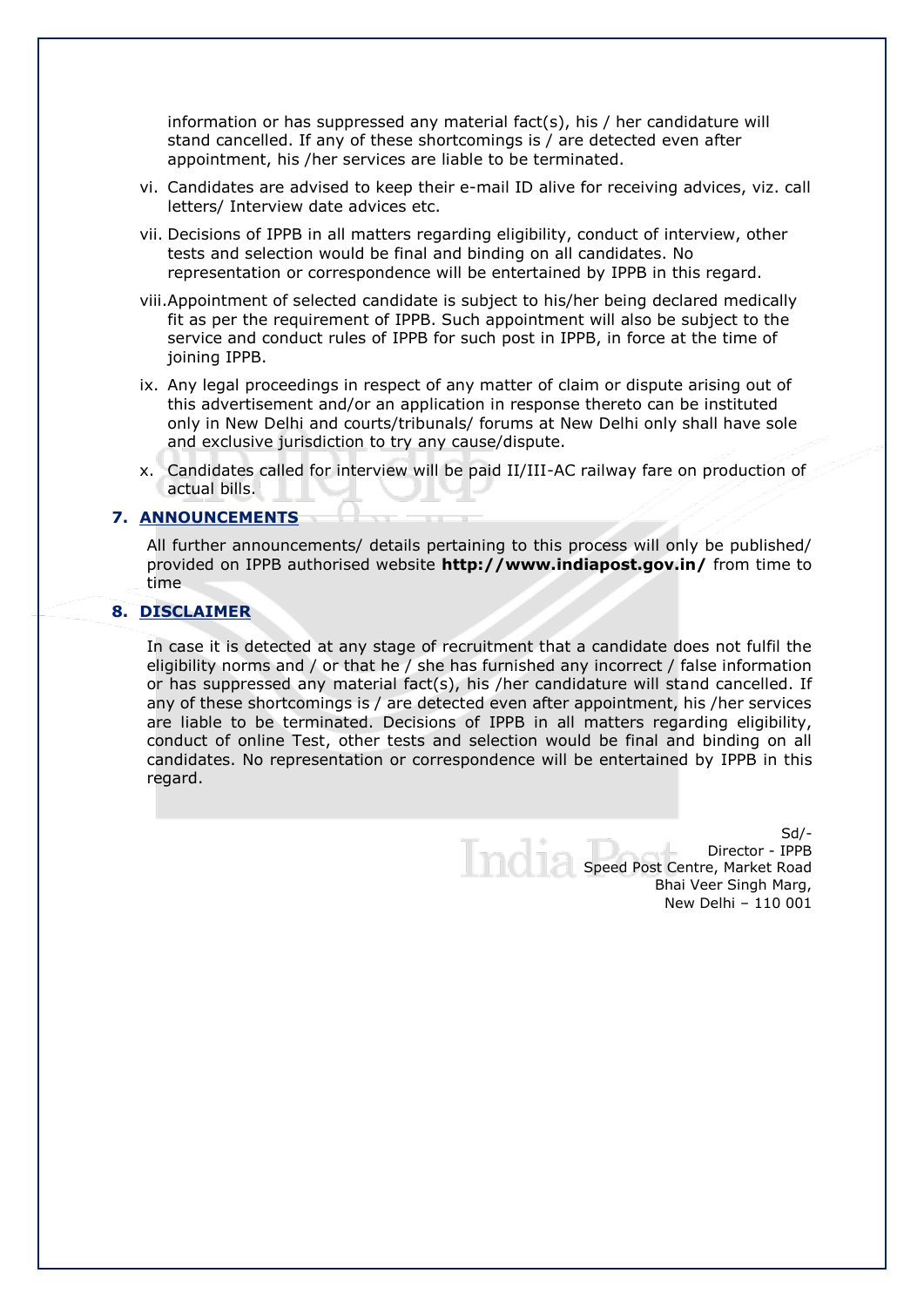## **ANNEXURE I: GUIDELINES FOR SCANNING AND UPLOAD OF PHOTOGRAPH (4.5 CM X 3.5 CM) & SIGNATURE**

Before applying online, a candidate will be required to have a scanned (digital) image of his/her photograph and signature as per the specifications given below.

#### **Photograph Image:**

- i. Photograph must be a recent passport style colour picture.
- ii. Make sure that the picture is in colour, taken against a light-coloured, preferably white, background.
- iii. Look straight at the camera with a relaxed face.
- iv. If the picture is taken on a sunny day, have the sun behind you, or place yourself in the shade, so that you are not squinting and there are no harsh shadows.
- v. If you have to use flash, ensure there's no "red-eye".
- vi. If you wear glasses, make sure that there are no reflections and your eyes can be clearly seen.
- vii. Caps, hats and dark glasses are not acceptable. Religious headwear is allowed but it must not cover your face.

viii.Dimensions 200 x 230 pixels (preferred).

- ix. Size of file should be between 20kb–50kb.
- x. Ensure that the size of the scanned image is not more than 50kb. If the size of the file is more than 50kb, then adjust the settings of the scanner such as the DPI resolution, no. of colours etc. during the process of scanning.

#### **Signature Image:**

- xi. The applicant has to sign on white paper with Black Ink pen.
- xii. The signature must be signed only by the applicant and not by any other person.
- xiii.The signature will be used to put on the Call Letter and wherever necessary.
- xiv.If the Applicant's signature on the answer script at the time of the examination does not match the signature on the Call Letter, the applicant will be disqualified.

xv. Dimensions 140 x 60 pixels (preferred).

xvi.Size of file should be between 10kb – 20kb.

xvii.Ensure that the size of the scanned image is not more than 20kb.

xviii.Signature in CAPITAL LETTERS shall NOT be accepted.

## **Scanning the photograph & signature:**

xix.Set the scanner resolution to a minimum of 200 dpi (dots per inch).

- xx. Set Color to True Color.
- xxi.File Size as specified above.
- xxii.Crop the image in the scanner to the edge of the photograph/signature, then use the upload editor to crop the image to the final size (as specified above).
- xxiii.The image file should be JPG or JPEG format. An example file name is image01.jpg or image01.jpeg. Image dimensions can be checked by listing the folder files or moving the mouse over the file image icon.

xxiv.Candidates using MS Windows/MSOffice can easily obtain photo and signature in